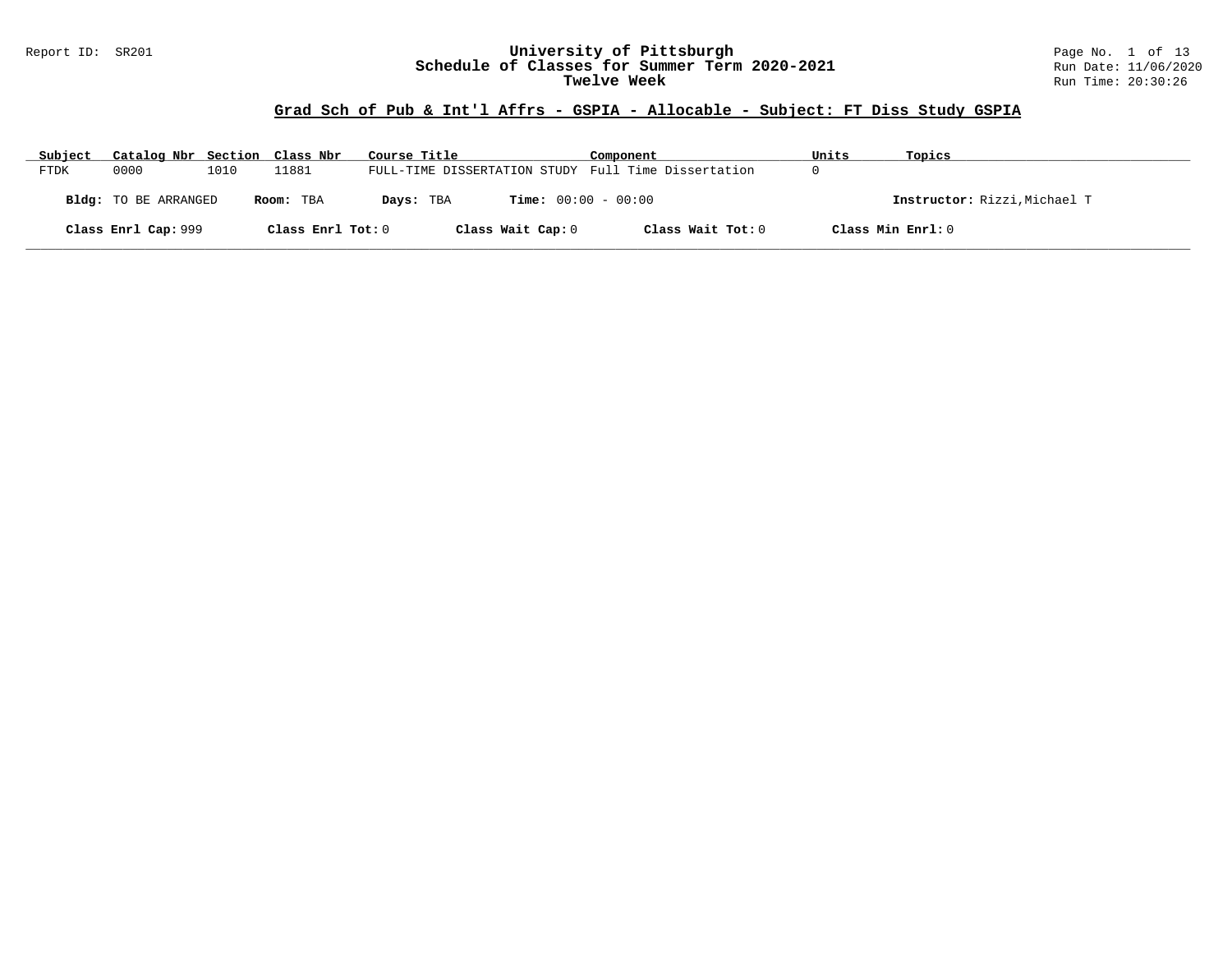#### Report ID: SR201 **University of Pittsburgh** Page No. 2 of 13 **Schedule of Classes for Summer Term 2020-2021** Run Date: 11/06/2020 **Twelve Week** Run Time: 20:30:26

# **Grad Sch of Pub & Int'l Affrs - GSPIA - Allocable - Subject: Full-Time Internship**

| Subject | Catalog Nbr Section Class Nbr |      |                   | Course Title                              | Component         | Units | Topics                          |
|---------|-------------------------------|------|-------------------|-------------------------------------------|-------------------|-------|---------------------------------|
| FTIK    | 0000                          | 1020 | 14308             | FULL-TIME INTERNSHIP STUDY                | Internship        |       |                                 |
|         | <b>Bldg:</b> TO BE ARRANGED   |      | Room: TBA         | <b>Time:</b> $00:00 - 00:00$<br>Days: TBA |                   |       | Instructor: Griffith, Emmylou D |
|         | Class Enrl Cap: 999           |      | Class Enrl Tot: 0 | Class Wait Cap: 0                         | Class Wait Tot: 0 |       | Class Min Enrl: 0               |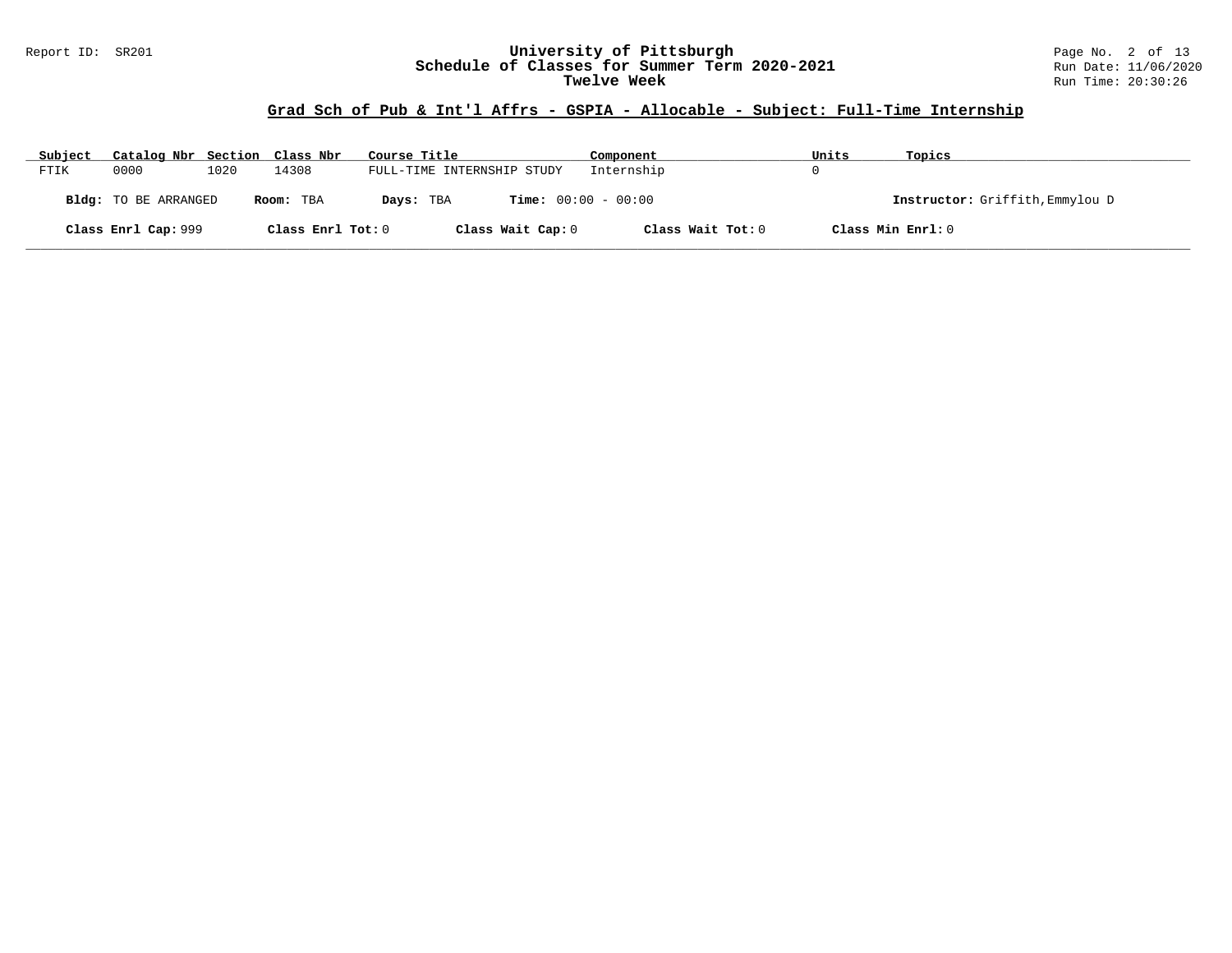#### Report ID: SR201 **University of Pittsburgh** Page No. 3 of 13 **Schedule of Classes for Summer Term 2020-2021** Run Date: 11/06/2020 **Twelve Week** Run Time: 20:30:26

| Catalog Nbr Section Class Nbr<br>Subject | Course Title                         | Component                                                                                                                                                                                                                          | Units<br>Topics                       |
|------------------------------------------|--------------------------------------|------------------------------------------------------------------------------------------------------------------------------------------------------------------------------------------------------------------------------------|---------------------------------------|
| 1380<br>PIA<br>2022                      | 17908<br><b>OUANTITATIVE METHODS</b> | Lecture                                                                                                                                                                                                                            | $\mathbf{R}$                          |
| Bldg: TBA                                | Room: TBA<br>Days: M                 | <b>Time:</b> $18:00 - 21:00$                                                                                                                                                                                                       | Instructor: Belasco, Christopher Alan |
| Class Enrl Cap: 30                       | Class Enrl Tot: 0                    | Class Wait Cap: 0<br>Class Wait Tot: 0                                                                                                                                                                                             | Class Min Enrl: 0                     |
| 2025<br>PIA<br>1300                      | 19678<br>MICROECONOMICS              | Lecture                                                                                                                                                                                                                            | $\overline{3}$                        |
| Bldg: WEB Based Class                    | Days: TBA<br>Room: TBA               | <b>Time:</b> $00:00 - 00:00$                                                                                                                                                                                                       | Instructor: Murtazashvili.Ilia        |
| Class Enrl Cap: 35<br>Attributes: Online | Class Enrl Tot: $0$                  | Class Wait Cap: 0<br>Class Wait $Tot: 0$                                                                                                                                                                                           | Class Min Enrl: 0                     |
| 2028<br>1360<br>PIA                      | 16878                                | PUBLIC POLICY ANALYSIS<br>Lecture                                                                                                                                                                                                  | $\overline{3}$                        |
| <b>Bldg:</b> WEB Based Class             | Days: TBA<br>Room: TBA               | <b>Time:</b> $00:00 - 00:00$                                                                                                                                                                                                       | Instructor: Murtazashvili, Ilia       |
| Class Enrl Cap: 30<br>Attributes: Online | Class Enrl Tot: 0                    | Class Wait Cap: 0<br>Class Wait Tot: 0                                                                                                                                                                                             | Class Min Enrl: 0                     |
| 2090<br>1010<br>PIA                      | 11882<br>FOREIGN STUDY               | Directed Studies                                                                                                                                                                                                                   | $3 - 12$                              |
| Bldg: TO BE ARRANGED                     | Days: TBA<br>Room: TBA               | <b>Time:</b> $00:00 - 00:00$                                                                                                                                                                                                       | Instructor: Rizzi. Michael T          |
| Class Enrl Cap: 15                       | Class Enrl Tot: $0$                  | Class Wait Cap: 0<br>Class Wait Tot: 0                                                                                                                                                                                             | Class Min Enrl: 0                     |
|                                          |                                      | <b></b> This class has an additional fee. For more information go to <a <br="" href="http://www.registrar.pitt.edu">target="_blank"&gt;http://www.registrar.pitt.edu/</a> , and click on Faculty and Staff, then Course and Class. |                                       |
| 2091<br>1010<br>PIA                      | 18100                                | Directed Studies<br>FOREIGN EXCHANGE STUDY                                                                                                                                                                                         | $1 - 12$                              |
| Bldg: TO BE ARRANGED                     | Room: TBA<br>Days: TBA               | <b>Time:</b> $00:00 - 00:00$                                                                                                                                                                                                       | Instructor: Rizzi, Michael T          |
| Class Enrl Cap: 35                       | Class Enrl Tot: 0                    | Class Wait Cap: 0<br>Class Wait Tot: 0                                                                                                                                                                                             | Class Min Enrl: 0                     |
| 1000<br>PIA<br>2097                      | 16411<br>INDEPENDENT STUDY           | Independent Study                                                                                                                                                                                                                  | $1 - 6$                               |
| Bldg: TO BE ARRANGED                     | Room: TBA<br>Days: TBA               | <b>Time:</b> $00:00 - 00:00$                                                                                                                                                                                                       | Instructor: Condra, Luke N            |
| Class Enrl Cap: 35                       | Class Enrl Tot: 0                    | Class Wait Cap: 0<br>Class Wait Tot: 0                                                                                                                                                                                             | Class Min Enrl: 0                     |
| PIA<br>2097<br>1006                      | 14555<br>INDEPENDENT STUDY           | Independent Study                                                                                                                                                                                                                  | $1 - 6$                               |
| Bldg: TO BE ARRANGED                     | Days: TBA<br>Room: TBA               | Time: $00:00 - 00:00$                                                                                                                                                                                                              | Instructor: Nelson, Paul Jeffrey      |
| Class Enrl Cap: 35                       | Class Enrl Tot: 0                    | Class Wait Cap: 0<br>Class Wait Tot: 0                                                                                                                                                                                             | Class Min Enrl: 0                     |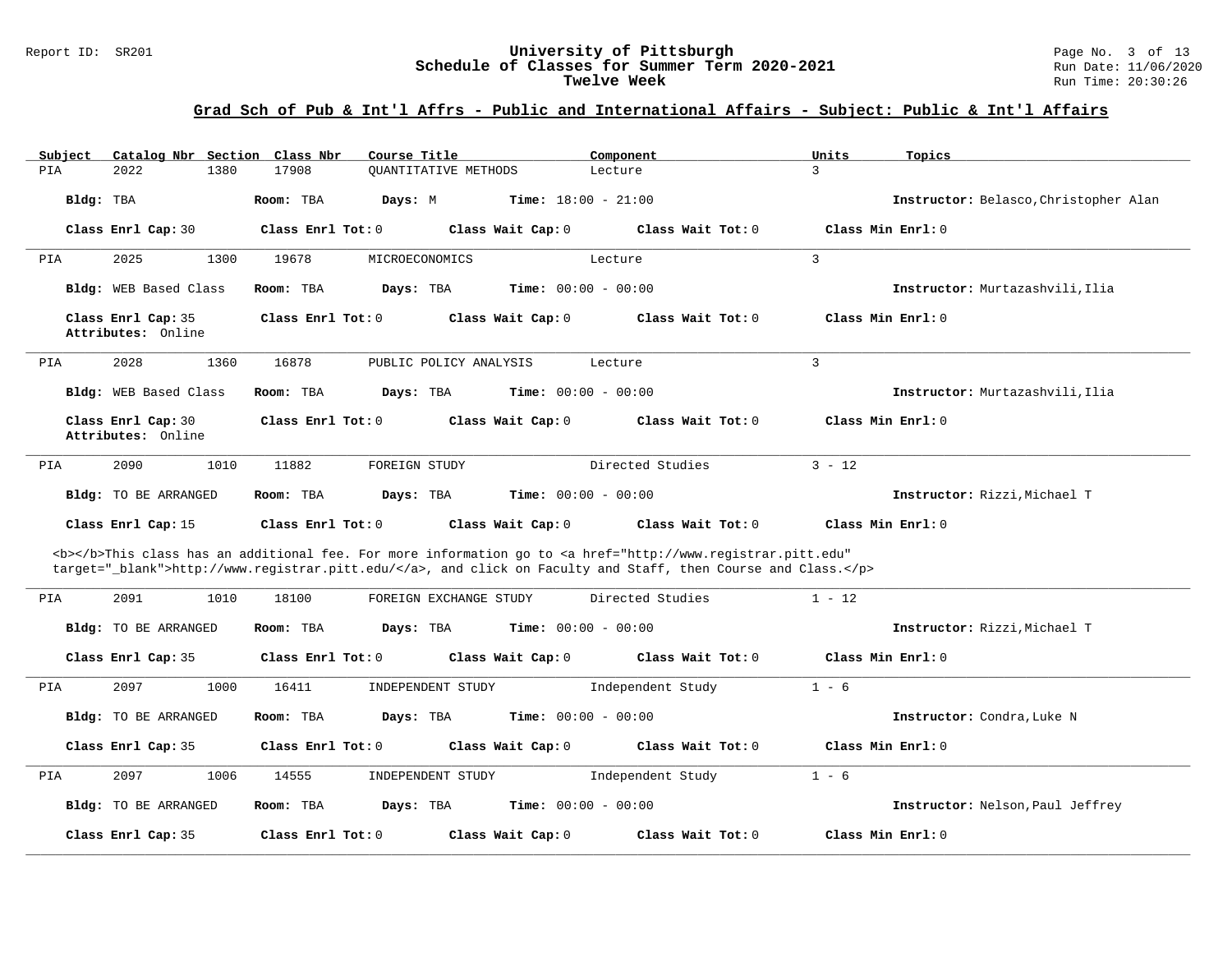#### Report ID: SR201 **University of Pittsburgh** Page No. 4 of 13 **Schedule of Classes for Summer Term 2020-2021** Run Date: 11/06/2020 **Twelve Week** Run Time: 20:30:26

| Catalog Nbr Section Class Nbr<br>Subject | Course Title                                                   | Component                                                                                  | Units<br>Topics                    |
|------------------------------------------|----------------------------------------------------------------|--------------------------------------------------------------------------------------------|------------------------------------|
| PIA<br>2097<br>1008                      | 14556<br>INDEPENDENT STUDY                                     | Independent Study                                                                          | $1 - 6$                            |
| Bldg: TO BE ARRANGED                     | Room: TBA $\rule{1em}{0.15mm}$ Days: TBA Time: $00:00 - 00:00$ |                                                                                            | Instructor: Picard, Louis A        |
|                                          |                                                                | Class Enrl Cap: 35 Class Enrl Tot: 0 Class Wait Cap: 0 Class Wait Tot: 0 Class Min Enrl: 0 |                                    |
| 2097<br><b>PIA</b>                       | 1010 11877<br>INDEPENDENT STUDY                                | Independent Study                                                                          | $1 - 6$                            |
| Bldg: TO BE ARRANGED                     | Room: TBA $Days:$ TBA $Time: 00:00 - 00:00$                    |                                                                                            | Instructor: Rizzi, Michael T       |
|                                          |                                                                | Class Enrl Cap: 75 Class Enrl Tot: 0 Class Wait Cap: 0 Class Wait Tot: 0 Class Min Enrl: 0 |                                    |
| PIA 2097                                 | 1011 14557<br>INDEPENDENT STUDY                                | Independent Study                                                                          | $1 - 6$                            |
| Bldg: TO BE ARRANGED                     | Room: TBA $\rule{1em}{0.15mm}$ Days: TBA Time: $00:00 - 00:00$ |                                                                                            | Instructor: Seybolt, Taylor B      |
|                                          |                                                                | Class Enrl Cap: 35 Class Enrl Tot: 0 Class Wait Cap: 0 Class Wait Tot: 0 Class Min Enrl: 0 |                                    |
|                                          | PIA 2097 1013 14577 INDEPENDENT STUDY Independent Study        |                                                                                            | $1 - 6$                            |
| Bldg: TO BE ARRANGED                     | Room: TBA $Days:$ TBA $Time: 00:00 - 00:00$                    |                                                                                            | Instructor: Themudo, Nuno Da Silva |
|                                          |                                                                | Class Enrl Cap: 35 Class Enrl Tot: 0 Class Wait Cap: 0 Class Wait Tot: 0 Class Min Enrl: 0 |                                    |
|                                          | PIA 2097 1014 14578 INDEPENDENT STUDY Independent Study        |                                                                                            | $1 - 6$                            |
| Bldg: TO BE ARRANGED                     | Room: TBA Days: TBA Time: $00:00 - 00:00$                      |                                                                                            | Instructor: Jones, Daniel Brady    |
|                                          |                                                                | Class Enrl Cap: 35 Class Enrl Tot: 0 Class Wait Cap: 0 Class Wait Tot: 0 Class Min Enrl: 0 |                                    |
| 2097<br>PIA                              |                                                                | 1015 14546 INDEPENDENT STUDY Independent Study                                             | $1 - 6$                            |
| Bldg: TO BE ARRANGED                     | Room: TBA $Days:$ TBA $Time: 00:00 - 00:00$                    |                                                                                            | Instructor: Rabindran, Shanti      |
|                                          |                                                                | Class Enrl Cap: 35 Class Enrl Tot: 0 Class Wait Cap: 0 Class Wait Tot: 0 Class Min Enrl: 0 |                                    |
| PIA 2097                                 |                                                                | 1016 14579 INDEPENDENT STUDY Independent Study 1 - 6                                       |                                    |
| Bldg: TO BE ARRANGED                     | Room: TBA $Days:$ TBA $Time: 00:00 - 00:00$                    |                                                                                            | Instructor: Santucci, Julia M      |
|                                          |                                                                | Class Enrl Cap: 35 Class Enrl Tot: 0 Class Wait Cap: 0 Class Wait Tot: 0 Class Min Enrl: 0 |                                    |
| 2097<br>PIA                              | 1017 14580 INDEPENDENT STUDY Independent Study                 |                                                                                            | $1 - 6$                            |
| Bldg: TO BE ARRANGED                     | Room: TBA $Days:$ TBA $Time: 00:00 - 00:00$                    |                                                                                            | Instructor: Williams, Philip       |
| Class Enrl Cap: 35                       |                                                                | Class Enrl Tot: $0$ Class Wait Cap: $0$ Class Wait Tot: $0$                                | Class Min Enrl: 0                  |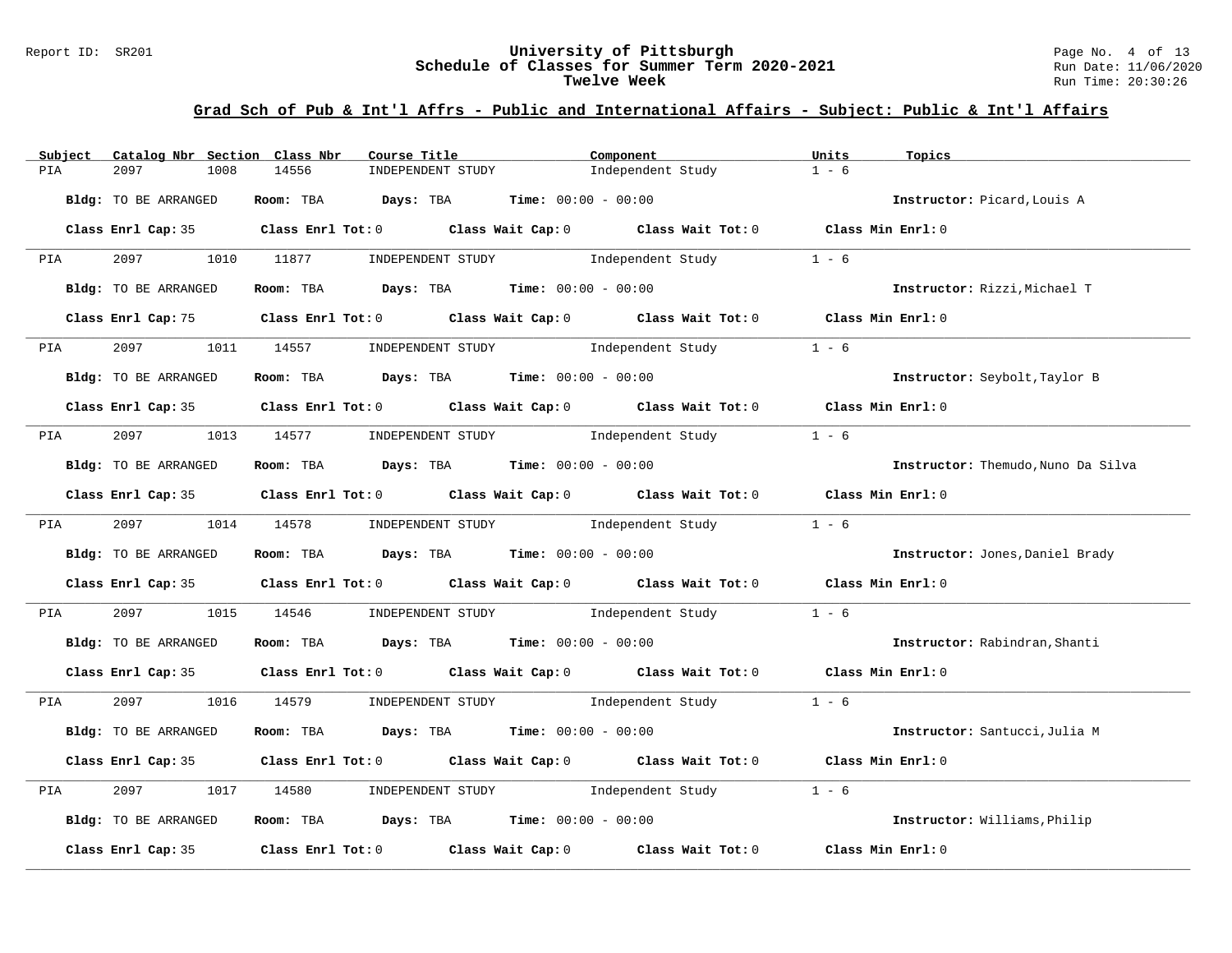| PIA | 2097<br>1018         | 14581<br>INDEPENDENT STUDY 1ndependent Study                                               | $1 - 6$                         |
|-----|----------------------|--------------------------------------------------------------------------------------------|---------------------------------|
|     | Bldg: TO BE ARRANGED | Room: TBA $Days:$ TBA $Time: 00:00 - 00:00$                                                | Instructor: Dunn, William N     |
|     |                      | Class Enrl Cap: 35 Class Enrl Tot: 0 Class Wait Cap: 0 Class Wait Tot: 0 Class Min Enrl: 0 |                                 |
|     |                      | PIA 2097 1019 14601 INDEPENDENT STUDY Independent Study 1 - 6                              |                                 |
|     | Bldg: TO BE ARRANGED | Room: TBA $\rule{1em}{0.15mm}$ Days: TBA Time: $00:00 - 00:00$                             | Instructor: Brick, Jennifer C   |
|     |                      | Class Enrl Cap: 35 Class Enrl Tot: 0 Class Wait Cap: 0 Class Wait Tot: 0 Class Min Enrl: 0 |                                 |
|     |                      | PIA 2097 1020 14539 INDEPENDENT STUDY Independent Study 1 - 6                              |                                 |
|     |                      | Bldg: TO BE ARRANGED ROOM: TBA Days: TBA Time: 00:00 - 00:00                               | Instructor: Owen Palmer, Erica  |
|     |                      | Class Enrl Cap: 35 Class Enrl Tot: 0 Class Wait Cap: 0 Class Wait Tot: 0 Class Min Enrl: 0 |                                 |
|     |                      | PIA 2097 1023 16412 INDEPENDENT STUDY Independent Study 1 - 6                              |                                 |
|     | Bldg: TO BE ARRANGED | Room: TBA $\rule{1em}{0.15mm}$ Days: TBA $\rule{1.5mm}{0.15mm}$ Time: $00:00 - 00:00$      | Instructor: Linardi, Sera       |
|     |                      | Class Enrl Cap: 35 Class Enrl Tot: 0 Class Wait Cap: 0 Class Wait Tot: 0 Class Min Enrl: 0 |                                 |
|     |                      | PIA 2097 1025 14547 INDEPENDENT STUDY Independent Study 1 - 6                              |                                 |
|     | Bldg: TO BE ARRANGED | Room: TBA $\rule{1em}{0.15mm}$ Days: TBA Time: $00:00 - 00:00$                             | Instructor: Poznansky, Michael  |
|     |                      | Class Enrl Cap: 35 Class Enrl Tot: 0 Class Wait Cap: 0 Class Wait Tot: 0 Class Min Enrl: 0 |                                 |
|     |                      | PIA 2097 1030 14540 INDEPENDENT STUDY Independent Study 1 - 6                              |                                 |
|     | Bldg: TO BE ARRANGED | Room: TBA $Days:$ TBA Time: $00:00 - 00:00$                                                | Instructor: Murtazashvili, Ilia |
|     |                      | Class Enrl Cap: 35 Class Enrl Tot: 0 Class Wait Cap: 0 Class Wait Tot: 0 Class Min Enrl: 0 |                                 |
| PIA |                      | 2097 1035 14548 INDEPENDENT STUDY Independent Study 1 - 6                                  |                                 |
|     | Bldg: TO BE ARRANGED | Room: TBA $\rule{1em}{0.15mm}$ Days: TBA Time: $00:00 - 00:00$                             | Instructor: Kearns, Kevin P     |
|     | Class Enrl Cap: 35   | Class Enrl Tot: $0$ Class Wait Cap: $0$ Class Wait Tot: $0$                                | Class Min Enrl: 0               |
|     |                      | PIA 2097 1040 15588 INDEPENDENT STUDY Independent Study 1 - 6                              |                                 |
|     |                      | Bldg: TO BE ARRANGED Room: TBA Days: TBA Time: 00:00 - 00:00                               | Instructor: Buechel, Kathleen   |
|     |                      | Class Enrl Cap: 35 Class Enrl Tot: 0 Class Wait Cap: 0 Class Wait Tot: 0 Class Min Enrl: 0 |                                 |
|     |                      | PIA 2097 1045 14549 INDEPENDENT STUDY Independent Study 1 - 6                              |                                 |
|     |                      | Bldg: TO BE ARRANGED Room: TBA Days: TBA Time: 00:00 - 00:00                               | Instructor: Grauer, Ryan Daniel |
|     |                      | Class Enrl Cap: 35 Class Enrl Tot: 0 Class Wait Cap: 0 Class Wait Tot: 0 Class Min Enrl: 0 |                                 |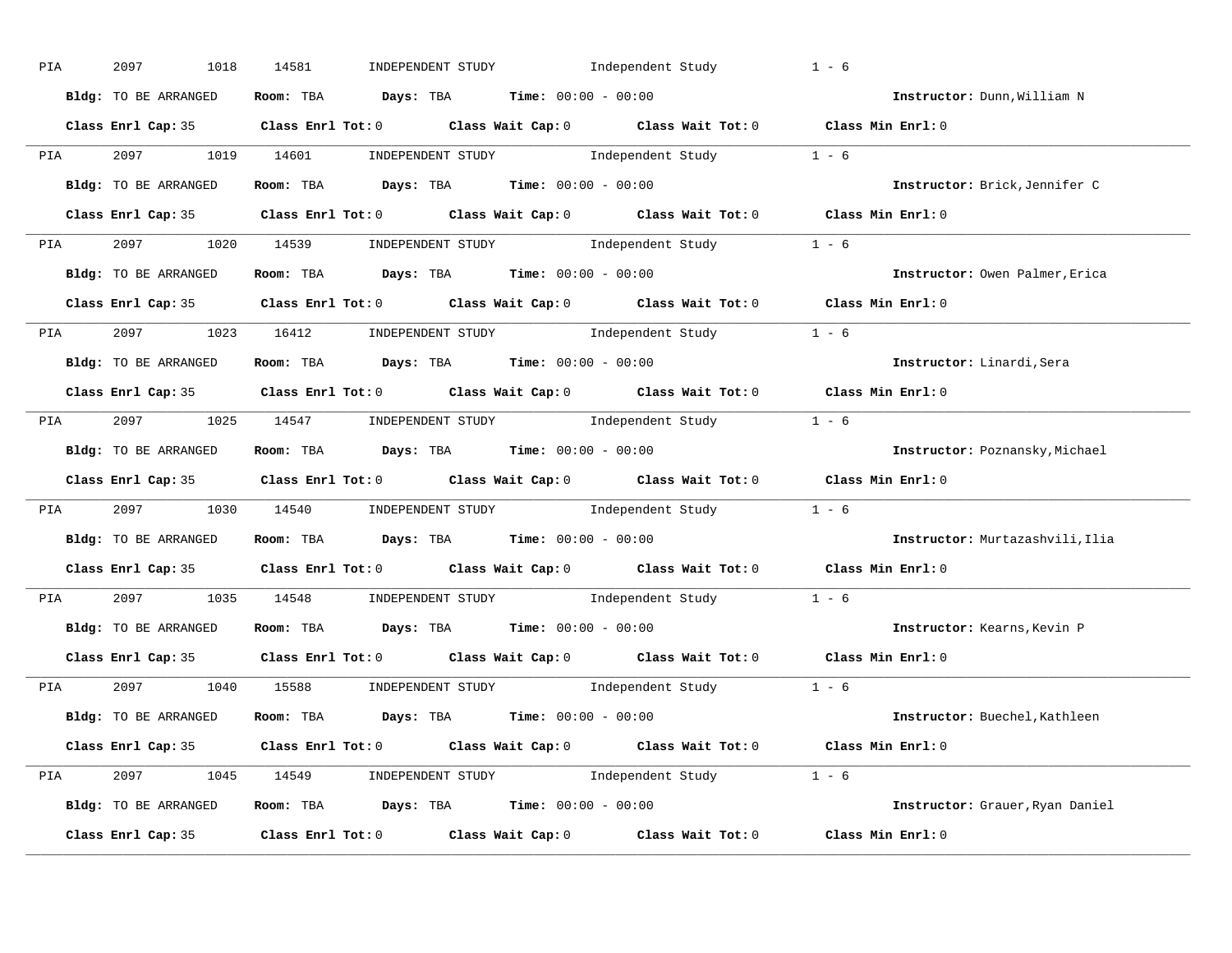#### Report ID: SR201 **University of Pittsburgh** Page No. 6 of 13 **Schedule of Classes for Summer Term 2020-2021** Run Date: 11/06/2020 **Twelve Week** Run Time: 20:30:26

| Catalog Nbr Section Class Nbr<br>Subject | Course Title                                                             | Component                                                                                  | Units<br>Topics                            |
|------------------------------------------|--------------------------------------------------------------------------|--------------------------------------------------------------------------------------------|--------------------------------------------|
| PIA<br>2097<br>1050                      | 14541<br>INDEPENDENT STUDY                                               | Independent Study                                                                          | $1 - 6$                                    |
| Bldg: TO BE ARRANGED                     | Room: TBA<br><b>Days:</b> TBA <b>Time:</b> $00:00 - 00:00$               |                                                                                            | Instructor: Lewin, Michael                 |
|                                          |                                                                          | Class Enrl Cap: 35 Class Enrl Tot: 0 Class Wait Cap: 0 Class Wait Tot: 0 Class Min Enrl: 0 |                                            |
| 2097<br>PIA                              | 1055 14550<br>INDEPENDENT STUDY                                          | Independent Study                                                                          | $1 - 6$                                    |
| Bldg: TO BE ARRANGED                     | <b>Days:</b> TBA <b>Time:</b> $00:00 - 00:00$<br>Room: TBA               |                                                                                            | Instructor: Hollibaugh, Gary E             |
|                                          | Class Enrl Cap: 35 Class Enrl Tot: 0 Class Wait Cap: 0 Class Wait Tot: 0 |                                                                                            | Class Min Enrl: 0                          |
| 2097<br><b>PIA</b>                       | 1060 14542                                                               | INDEPENDENT STUDY Thdependent Study                                                        | $1 - 6$                                    |
| Bldg: TO BE ARRANGED                     | Room: TBA $\rule{1em}{0.15mm}$ Days: TBA Time: $00:00 - 00:00$           |                                                                                            | Instructor: Kenney, Michael C              |
|                                          |                                                                          | Class Enrl Cap: 35 Class Enrl Tot: 0 Class Wait Cap: 0 Class Wait Tot: 0 Class Min Enrl: 0 |                                            |
| 2097<br><b>PIA</b>                       | 1065 14551                                                               | INDEPENDENT STUDY 1ndependent Study                                                        | $1 - 6$                                    |
| Bldg: TO BE ARRANGED                     | Room: TBA $Days:$ TBA Time: $00:00 - 00:00$                              |                                                                                            | Instructor: Mendeloff, John                |
|                                          |                                                                          | Class Enrl Cap: 35 Class Enrl Tot: 0 Class Wait Cap: 0 Class Wait Tot: 0 Class Min Enrl: 0 |                                            |
| 2097 — 2007<br><b>PIA</b>                | 1070 14543                                                               | INDEPENDENT STUDY DRO Independent Study                                                    | $1 - 6$                                    |
| Bldg: TO BE ARRANGED                     | Room: TBA $Days:$ TBA $Time: 00:00 - 00:00$                              |                                                                                            | Instructor: Deitrick, Sabina E             |
|                                          |                                                                          | Class Enrl Cap: 35 Class Enrl Tot: 0 Class Wait Cap: 0 Class Wait Tot: 0 Class Min Enrl: 0 |                                            |
| 2097<br>PIA<br>1075                      | 14552                                                                    | INDEPENDENT STUDY 1ndependent Study                                                        | $1 - 6$                                    |
| Bldg: TO BE ARRANGED                     | Room: TBA $Days:$ TBA $Time: 00:00 - 00:00$                              |                                                                                            | Instructor: Miller, David Young            |
|                                          |                                                                          | Class Enrl Cap: 35 Class Enrl Tot: 0 Class Wait Cap: 0 Class Wait Tot: 0 Class Min Enrl: 0 |                                            |
| 2097<br>PIA                              | 1080 14544                                                               | INDEPENDENT STUDY 1ndependent Study                                                        | $1 - 6$                                    |
| Bldg: TO BE ARRANGED                     | Room: TBA $Days:$ TBA $Time: 00:00 - 00:00$                              |                                                                                            | Instructor: Dougherty Juni, George William |
|                                          | Class Enrl Cap: 35 Class Enrl Tot: 0 Class Wait Cap: 0 Class Wait Tot: 0 |                                                                                            | Class Min Enrl: 0                          |
| 2097<br>1085<br>PIA                      | INDEPENDENT STUDY<br>14553                                               | Independent Study                                                                          | $1 - 6$                                    |
| Bldg: TO BE ARRANGED                     | Room: TBA $Days:$ TBA $Time: 00:00 - 00:00$                              |                                                                                            | Instructor: Alfredson, Lisa Stephanie      |
| Class Enrl Cap: 35                       | Class Enrl Tot: $0$ Class Wait Cap: $0$                                  | Class Wait Tot: 0                                                                          | Class Min Enrl: 0                          |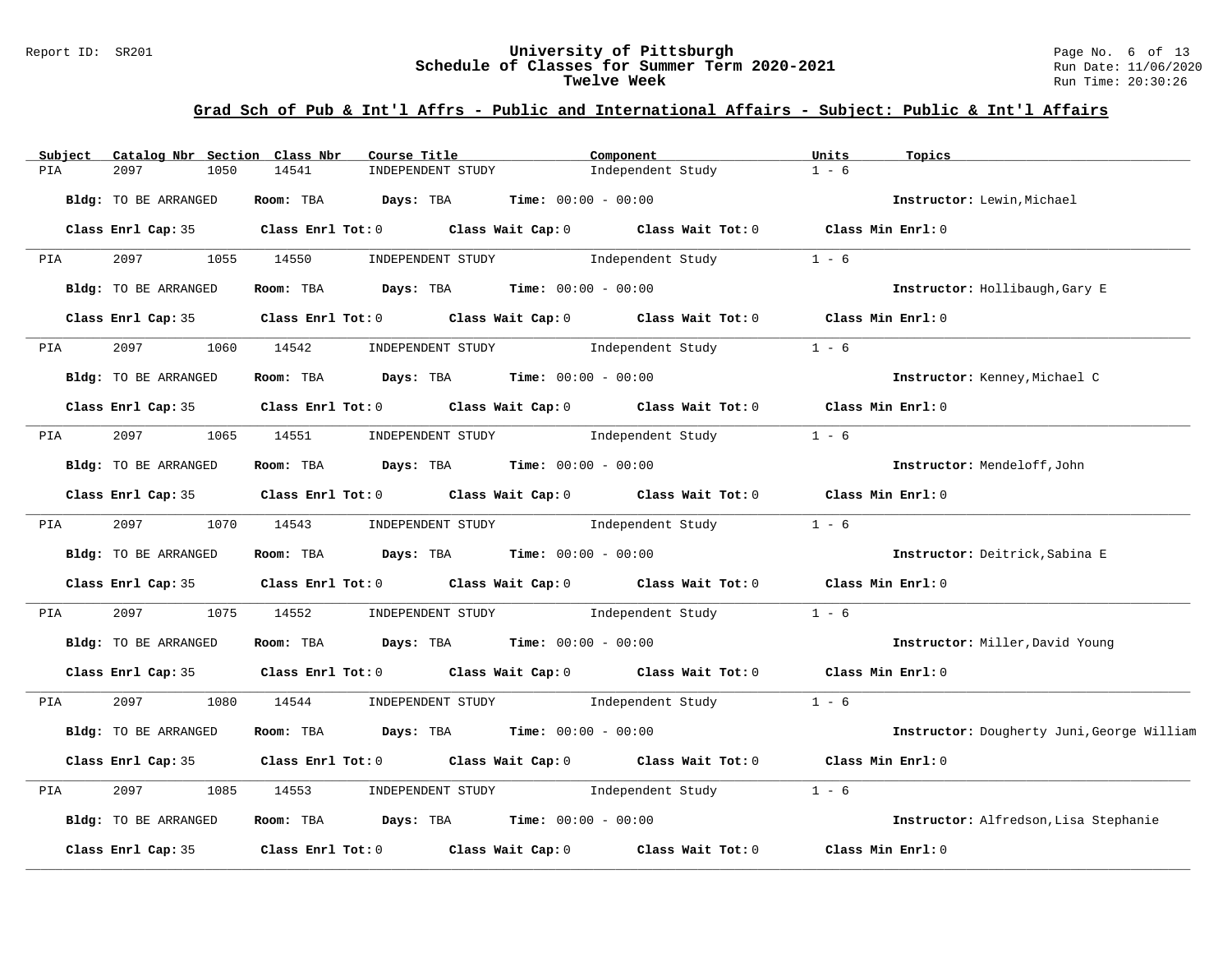| PIA       | 2097<br>1090                             | 14545<br>INDEPENDENT STUDY                            | Independent Study                   | $1 - 6$                           |
|-----------|------------------------------------------|-------------------------------------------------------|-------------------------------------|-----------------------------------|
|           | Bldg: TO BE ARRANGED                     | Room: TBA<br>Days: TBA                                | <b>Time:</b> $00:00 - 00:00$        | Instructor: Finkel, Mihriban Muge |
|           | Class Enrl Cap: 35                       | Class Wait Cap: 0<br>$Class$ $Enr1$ $Tot: 0$          | Class Wait Tot: 0                   | Class Min Enrl: 0                 |
| PIA       | 2097<br>1095                             | 14554<br>INDEPENDENT STUDY                            | Independent Study                   | $1 - 6$                           |
|           | Bldg: TO BE ARRANGED                     | Room: TBA<br>Days: TBA                                | <b>Time:</b> $00:00 - 00:00$        | Instructor: Nelson, Lisa S        |
|           | Class Enrl Cap: 35                       | $Class$ $Enrl$ $Tot: 0$                               | Class Wait Cap: 0 Class Wait Tot: 0 | Class Min Enrl: 0                 |
| PIA       | 2097<br>1100                             | 15893<br>INDEPENDENT STUDY                            | Independent Study                   | $1 - 6$                           |
|           | Bldg: TO BE ARRANGED                     | Room: TBA<br>Days: TBA                                | <b>Time:</b> $00:00 - 00:00$        | Instructor: Wilf, Meredith S      |
|           | Class Enrl Cap: 35                       | $Class$ $Enr1$ $Tot: 0$                               | Class Wait Cap: 0 Class Wait Tot: 0 | Class Min Enrl: 0                 |
| PIA       | 2098<br>1010                             | 11883<br>INTERNSHIP                                   | Internship                          | $0 - 6$                           |
|           | <b>Bldg:</b> TO BE ARRANGED              | Days: TBA<br>Room: TBA                                | <b>Time:</b> $00:00 - 00:00$        | Instructor: Griffith, Emmylou D   |
|           |                                          |                                                       |                                     | Williams, Natasha D               |
|           | Class Enrl Cap: 75                       | Class Enrl Tot: 0 Class Wait Cap: 0 Class Wait Tot: 0 |                                     | Class Min Enrl: 0                 |
| PIA       | 2099<br>1010                             | 11878<br>THESIS                                       | Thesis Research                     | $1 - 3$                           |
|           | Bldg: TO BE ARRANGED                     | Room: TBA<br>Days: TBA                                | <b>Time:</b> $00:00 - 00:00$        | Instructor: Rizzi, Michael T      |
|           | Class Enrl Cap: 75                       | Class Enrl Tot: 0                                     | Class Wait Cap: 0 Class Wait Tot: 0 | Class Min Enrl: $0$               |
| PIA       | 2104<br>1010                             | 18404<br>FINANCIAL MANAGEMENT                         | Lecture                             | $\overline{3}$                    |
|           | Bldg: WEB Based Class                    | Room: TBA<br>Days: TBA                                | $Time: 00:00 - 00:00$               | Instructor: Romito, Mark Patrick  |
|           | Class Enrl Cap: 30<br>Attributes: Online | $Class$ $Enr1$ $Tot: 0$                               | Class Wait Cap: 0 Class Wait Tot: 0 | Class Min Enrl: 0                 |
| PIA       | 2117<br>1050                             | 16216<br>PROGRAM EVALUATION                           | Lecture                             | $\overline{3}$                    |
| Bldg: TBA |                                          | Days: W<br>Room: TBA                                  | <b>Time:</b> $18:00 - 21:00$        | Instructor: Bell, Sheila L        |
|           |                                          |                                                       |                                     | Townsend, Maria Zeglen            |
|           | Class Enrl Cap: 30                       | Class Enrl Tot: 0<br>Class Wait Cap: 0                | Class Wait Tot: 0                   | Class Min Enrl: 0                 |
| PIA       | 2204<br>1300                             | 19679<br>GRANT WRITING AND FUNDRAISING Lecture        |                                     | $\mathbf{3}$                      |
|           | Bldg: WEB Based Class                    | Room: TBA<br>Days: TBA                                | <b>Time:</b> $00:00 - 00:00$        | Instructor: Cecchetti, Susan A    |
|           |                                          |                                                       |                                     |                                   |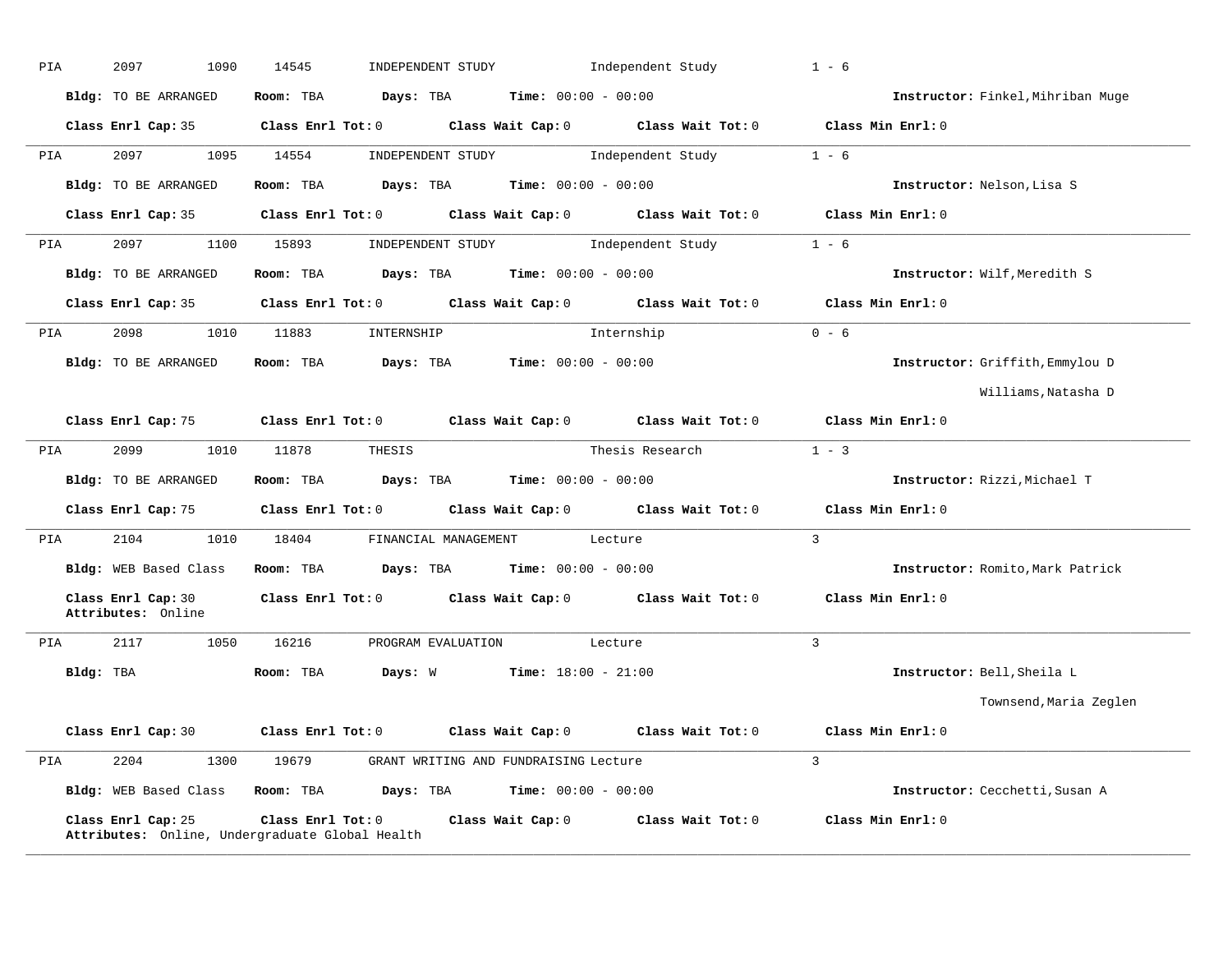# Report ID: SR201 **1988 Chedule of Classes for Summer Term 2020-2021** Page No. 8 of 13<br>**Schedule of Classes for Summer Term 2020-2021** Run Date: 11/06/2020 Schedule of Classes for Summer Term 2020-2021<br>Twelve Week

| Subject   | Catalog Nbr Section Class Nbr                   |      |                   | Course Title                                                                               |                                                           | Component                    |                   | Units             | Topics                                                                                                                                                                            |
|-----------|-------------------------------------------------|------|-------------------|--------------------------------------------------------------------------------------------|-----------------------------------------------------------|------------------------------|-------------------|-------------------|-----------------------------------------------------------------------------------------------------------------------------------------------------------------------------------|
| PIA       | 2355                                            | 1010 | 11884             |                                                                                            | WWII, COLD WAR & IMPCT DVLPNG Lecture                     |                              |                   | $\mathcal{L}$     |                                                                                                                                                                                   |
| Bldg: TBA |                                                 |      | Room: TBA         | Davs: M                                                                                    |                                                           | <b>Time:</b> $18:00 - 21:00$ |                   |                   | Instructor: Rizzi, Michael T                                                                                                                                                      |
|           | Class Enrl Cap: 15                              |      | Class Enrl Tot: 0 |                                                                                            | Class Wait Cap: 0                                         |                              | Class Wait Tot: 0 |                   | Class Min Enrl: 0<br>Attributes: Online, Asian Studies, European and Eurasian Studies, Global Studies, Latin American Studies, Russian & East European Studies, West European Stu |
| PIA       | 2618                                            | 1300 | 19163             |                                                                                            | SUSTNBL DVLP SECU FRONTR FINC Lecture                     |                              |                   | $\overline{3}$    |                                                                                                                                                                                   |
|           | Bldg: WEB Based Class                           |      | Room: TBA         |                                                                                            | <b>Days:</b> MTh <b>Time:</b> 00:00 - 11:00 WASHINGTON DC |                              |                   |                   | Instructor: Hamilton, Alastair McNeish                                                                                                                                            |
|           | Class Enrl Cap: 5<br>Attributes: Global Studies |      |                   | Class Enrl Tot: 0 Class Wait Cap: 0                                                        |                                                           |                              | Class Wait Tot: 0 |                   | Class Min Enrl: 0                                                                                                                                                                 |
| PIA       | 2715                                            | 1500 | 18088             | GIS FOR PUBLIC POLICY                                                                      |                                                           | Lecture                      |                   | $\mathbf{3}$      |                                                                                                                                                                                   |
|           | Bldg: WEB Based Class                           |      | Room: TBA         | Days: TBA                                                                                  | <b>Time:</b> $00:00 - 00:00$                              |                              |                   |                   | Instructor: Lewis, An                                                                                                                                                             |
|           | Class Enrl Cap: 30                              |      |                   | $Class$ $Enrl$ $Tot: 0$<br>Attributes: Online, Global Studies, Undergraduate Global Health | Class Wait Cap: 0                                         |                              | Class Wait Tot: 0 |                   | Class Min Enrl: 0                                                                                                                                                                 |
| PIA       | 2896                                            | 1360 | 16879             | MPPM POLICY SEMINAR                                                                        |                                                           | Seminar                      |                   | $\overline{3}$    |                                                                                                                                                                                   |
|           | Bldg: TBA                                       |      | Room: TBA         | Days: Tu                                                                                   | $Time: 18:00 - 21:00$                                     |                              |                   |                   | Instructor: Altomari, Kevin Joseph                                                                                                                                                |
|           | Class Enrl Cap: 30                              |      |                   | $Class$ $Enrl$ $Tot: 0$                                                                    | Class Wait Cap: 0 Class Wait Tot: 0                       |                              |                   |                   | Class Min Enrl: 0                                                                                                                                                                 |
| PIA       | 3097                                            | 1005 | 14647             | INDEPENDENT STUDY PHD                                                                      |                                                           | Independent Study            |                   | $1 - 6$           |                                                                                                                                                                                   |
|           | <b>Bldg:</b> TO BE ARRANGED                     |      | Room: TBA         |                                                                                            | <b>Days:</b> TBA <b>Time:</b> $00:00 - 00:00$             |                              |                   |                   | Instructor: Rabindran, Shanti                                                                                                                                                     |
|           | Class Enrl Cap: 35                              |      |                   | $Class$ $Enr1$ $Tot: 0$                                                                    | Class Wait Cap: 0 Class Wait Tot: 0                       |                              |                   |                   | Class Min Enrl: 0                                                                                                                                                                 |
| PIA       | 3097                                            | 1007 | 14655             |                                                                                            | INDEPENDENT STUDY PHD 1ndependent Study                   |                              |                   | $1 - 6$           |                                                                                                                                                                                   |
|           | Bldg: TO BE ARRANGED                            |      | Room: TBA         |                                                                                            | <b>Days:</b> TBA <b>Time:</b> $00:00 - 00:00$             |                              |                   |                   | Instructor: Picard, Louis A                                                                                                                                                       |
|           | Class Enrl Cap: 35                              |      |                   | $Class$ $Enr1$ $Tot: 0$                                                                    | Class Wait Cap: 0 Class Wait Tot: 0                       |                              |                   | Class Min Enrl: 0 |                                                                                                                                                                                   |
| PIA       | 3097                                            | 1008 | 14656             |                                                                                            | INDEPENDENT STUDY PHD Independent Study                   |                              |                   | $1 - 6$           |                                                                                                                                                                                   |
|           | Bldg: TO BE ARRANGED                            |      | Room: TBA         |                                                                                            | <b>Days:</b> TBA <b>Time:</b> $00:00 - 00:00$             |                              |                   |                   | Instructor: Condra, Luke N                                                                                                                                                        |
|           | Class Enrl Cap: 35                              |      | Class Enrl Tot: 0 |                                                                                            | Class Wait Cap: 0                                         |                              | Class Wait Tot: 0 |                   | Class Min Enrl: 0                                                                                                                                                                 |
|           |                                                 |      |                   |                                                                                            |                                                           |                              |                   |                   |                                                                                                                                                                                   |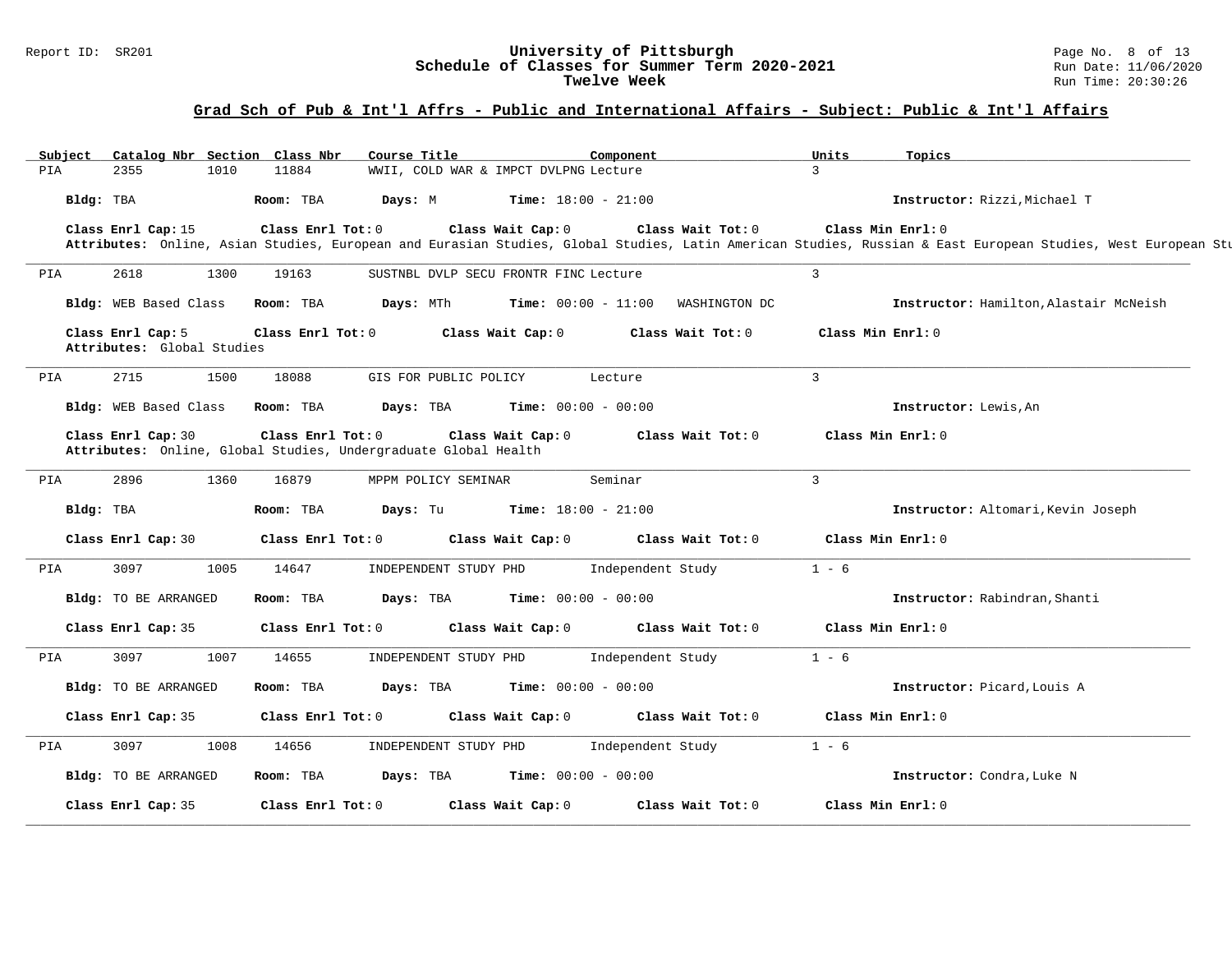#### Report ID: SR201 **University of Pittsburgh** Page No. 9 of 13 **Schedule of Classes for Summer Term 2020-2021** Run Date: 11/06/2020 **Twelve Week** Run Time: 20:30:26

| Catalog Nbr Section Class Nbr<br>Subject | Component<br>Course Title                                                                           | Units                        | Topics                             |
|------------------------------------------|-----------------------------------------------------------------------------------------------------|------------------------------|------------------------------------|
| 3097<br>1009<br>PIA                      | 14657<br>INDEPENDENT STUDY PHD                                                                      | $1 - 6$<br>Independent Study |                                    |
| Bldg: TO BE ARRANGED                     | Room: TBA<br><b>Days:</b> TBA <b>Time:</b> $00:00 - 00:00$                                          |                              | Instructor: Seybolt, Taylor B      |
|                                          | Class Enrl Cap: 35 Class Enrl Tot: 0 Class Wait Cap: 0 Class Wait Tot: 0 Class Min Enrl: 0          |                              |                                    |
| 3097 300<br>PIA                          | 1010 11879<br>INDEPENDENT STUDY PHD                                                                 | Independent Study<br>$1 - 6$ |                                    |
| Bldg: TO BE ARRANGED                     | Room: TBA $Days:$ TBA $Time: 00:00 - 00:00$                                                         |                              | Instructor: Rizzi, Michael T       |
|                                          | Class Enrl Cap: 75 Class Enrl Tot: 0 Class Wait Cap: 0 Class Wait Tot: 0 Class Min Enrl: 0          |                              |                                    |
| 3097<br><b>PIA</b>                       | 1012 14658<br>INDEPENDENT STUDY PHD Independent Study                                               | $1 - 6$                      |                                    |
| Bldg: TO BE ARRANGED                     | Room: TBA $Days:$ TBA $Time: 00:00 - 00:00$                                                         |                              | Instructor: Themudo, Nuno Da Silva |
|                                          | Class Enrl Cap: 35 $\qquad$ Class Enrl Tot: 0 $\qquad$ Class Wait Cap: 0 $\qquad$ Class Wait Tot: 0 |                              | Class Min Enrl: 0                  |
| PIA 3097                                 | 1013 14659 INDEPENDENT STUDY PHD Independent Study                                                  | $1 - 6$                      |                                    |
| Bldg: TO BE ARRANGED                     | Room: TBA $\rule{1em}{0.15mm}$ Days: TBA $\rule{1.5mm}{0.15mm}$ Time: $00:00 - 00:00$               |                              | Instructor: Jones, Daniel Brady    |
|                                          | Class Enrl Cap: 35 Class Enrl Tot: 0 Class Wait Cap: 0 Class Wait Tot: 0 Class Min Enrl: 0          |                              |                                    |
| PIA 3097                                 | 1014 14660<br>INDEPENDENT STUDY PHD Independent Study                                               | $1 - 6$                      |                                    |
| Bldg: TO BE ARRANGED                     | Room: TBA $Days:$ TBA $Time: 00:00 - 00:00$                                                         |                              | Instructor: Grauer, Ryan Daniel    |
|                                          | Class Enrl Cap: 35 Class Enrl Tot: 0 Class Wait Cap: 0 Class Wait Tot: 0 Class Min Enrl: 0          |                              |                                    |
| 3097<br>PIA<br>1015                      | 14648<br>INDEPENDENT STUDY PHD Independent Study                                                    | $1 - 6$                      |                                    |
| Bldg: TO BE ARRANGED                     | Room: TBA $\rule{1em}{0.15mm}$ Days: TBA Time: $00:00 - 00:00$                                      |                              | Instructor: Poznansky, Michael     |
|                                          | Class Enrl Cap: 35 Class Enrl Tot: 0 Class Wait Cap: 0 Class Wait Tot: 0 Class Min Enrl: 0          |                              |                                    |
| 3097 300<br>PIA                          | 1016 14661 INDEPENDENT STUDY PHD Independent Study 1 - 6                                            |                              |                                    |
| Bldg: TO BE ARRANGED                     | Room: TBA $Days:$ TBA $Time: 00:00 - 00:00$                                                         |                              | Instructor: Williams, Philip       |
|                                          | Class Enrl Cap: 35 Class Enrl Tot: 0 Class Wait Cap: 0 Class Wait Tot: 0 Class Min Enrl: 0          |                              |                                    |
| 3097<br>PIA<br>1017                      | 14662<br>INDEPENDENT STUDY PHD Independent Study                                                    | $1 - 6$                      |                                    |
| Bldg: TO BE ARRANGED                     | Room: TBA $Days:$ TBA $Time: 00:00 - 00:00$                                                         |                              | Instructor: Dunn, William N        |
| Class Enrl Cap: 35                       | Class Enrl Tot: $0$ Class Wait Cap: $0$ Class Wait Tot: $0$                                         |                              | Class Min Enrl: 0                  |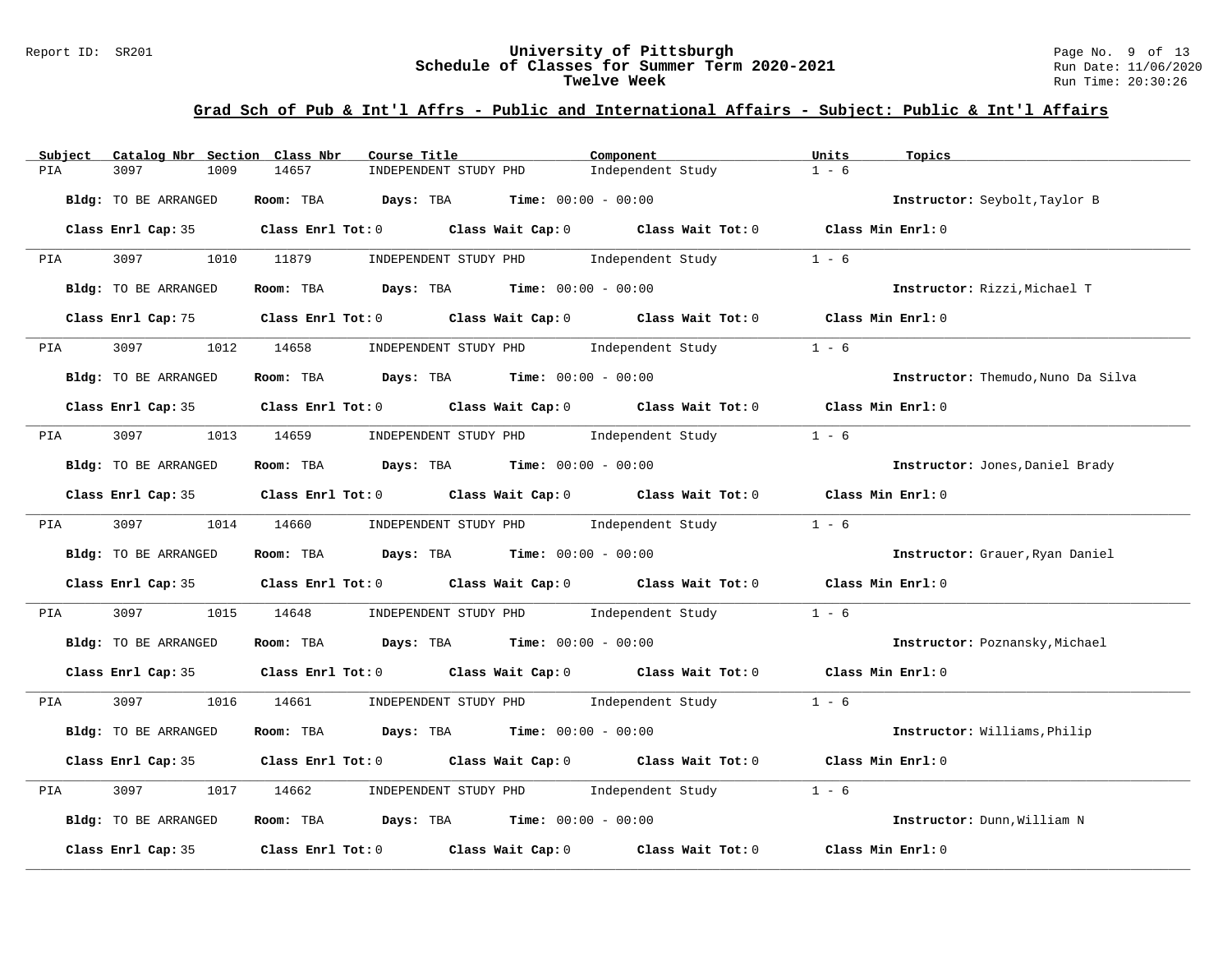| PIA        | 3097<br>1019         | INDEPENDENT STUDY PHD Independent Study<br>15497                                           | $1 - 6$                         |
|------------|----------------------|--------------------------------------------------------------------------------------------|---------------------------------|
|            | Bldg: TO BE ARRANGED | Room: TBA $Days:$ TBA $Time: 00:00 - 00:00$                                                | Instructor: Buechel, Kathleen   |
|            |                      | Class Enrl Cap: 35 Class Enrl Tot: 0 Class Wait Cap: 0 Class Wait Tot: 0 Class Min Enrl: 0 |                                 |
|            |                      | PIA 3097 1020 14621 INDEPENDENT STUDY PHD Independent Study 1 - 6                          |                                 |
|            | Bldg: TO BE ARRANGED | Room: TBA $\rule{1em}{0.15mm}$ Days: TBA Time: $00:00 - 00:00$                             | Instructor: Owen Palmer, Erica  |
|            |                      | Class Enrl Cap: 35 Class Enrl Tot: 0 Class Wait Cap: 0 Class Wait Tot: 0 Class Min Enrl: 0 |                                 |
|            |                      | PIA 3097 1021 15498 INDEPENDENT STUDY PHD Independent Study 1 - 6                          |                                 |
|            |                      | Bldg: TO BE ARRANGED ROOM: TBA Days: TBA Time: 00:00 - 00:00                               | Instructor: Brick, Jennifer C   |
|            |                      | Class Enrl Cap: 35 Class Enrl Tot: 0 Class Wait Cap: 0 Class Wait Tot: 0 Class Min Enrl: 0 |                                 |
|            |                      | PIA 3097 1022 16413 INDEPENDENT STUDY PHD Independent Study 1 - 6                          |                                 |
|            | Bldg: TO BE ARRANGED | Room: TBA $\rule{1em}{0.15mm}$ Days: TBA $\rule{1.5mm}{0.15mm}$ Time: $00:00 - 00:00$      | Instructor: Kenney, Michael C   |
|            |                      | Class Enrl Cap: 35 Class Enrl Tot: 0 Class Wait Cap: 0 Class Wait Tot: 0 Class Min Enrl: 0 |                                 |
|            |                      | PIA 3097 1024 16414 INDEPENDENT STUDY PHD Independent Study 1 - 6                          |                                 |
|            | Bldg: TO BE ARRANGED | Room: TBA $\rule{1em}{0.15mm}$ Days: TBA $\rule{1.5mm}{0.15mm}$ Time: $00:00 - 00:00$      | Instructor: Linardi, Sera       |
|            |                      | Class Enrl Cap: 35 Class Enrl Tot: 0 Class Wait Cap: 0 Class Wait Tot: 0 Class Min Enrl: 0 |                                 |
| <b>PIA</b> |                      | 3097 1025 14649 INDEPENDENT STUDY PHD Independent Study 1 - 6                              |                                 |
|            | Bldg: TO BE ARRANGED | Room: TBA $Days:$ TBA $Time:$ 00:00 - 00:00                                                | Instructor: Kearns, Kevin P     |
|            |                      | Class Enrl Cap: 35 Class Enrl Tot: 0 Class Wait Cap: 0 Class Wait Tot: 0 Class Min Enrl: 0 |                                 |
|            |                      | PIA 3097 1030 14622 INDEPENDENT STUDY PHD Independent Study 1 - 6                          |                                 |
|            | Bldg: TO BE ARRANGED | Room: TBA $Days:$ TBA $Time: 00:00 - 00:00$                                                | Instructor: Murtazashvili, Ilia |
|            | Class Enrl Cap: 35   | Class Enrl Tot: $0$ Class Wait Cap: $0$ Class Wait Tot: $0$                                | Class Min Enrl: 0               |
|            |                      | PIA 3097 1045 14650 INDEPENDENT STUDY PHD Independent Study 1 - 6                          |                                 |
|            |                      | Bldg: TO BE ARRANGED Room: TBA Days: TBA Time: 00:00 - 00:00                               | Instructor: Hollibaugh, Gary E  |
|            |                      | Class Enrl Cap: 35 Class Enrl Tot: 0 Class Wait Cap: 0 Class Wait Tot: 0 Class Min Enrl: 0 |                                 |
|            |                      | PIA 3097 1050 14642 INDEPENDENT STUDY PHD Independent Study 1 - 6                          |                                 |
|            |                      | Bldg: TO BE ARRANGED Room: TBA Days: TBA Time: 00:00 - 00:00                               | Instructor: Santucci, Julia M   |
|            |                      | Class Enrl Cap: 35 Class Enrl Tot: 0 Class Wait Cap: 0 Class Wait Tot: 0 Class Min Enrl: 0 |                                 |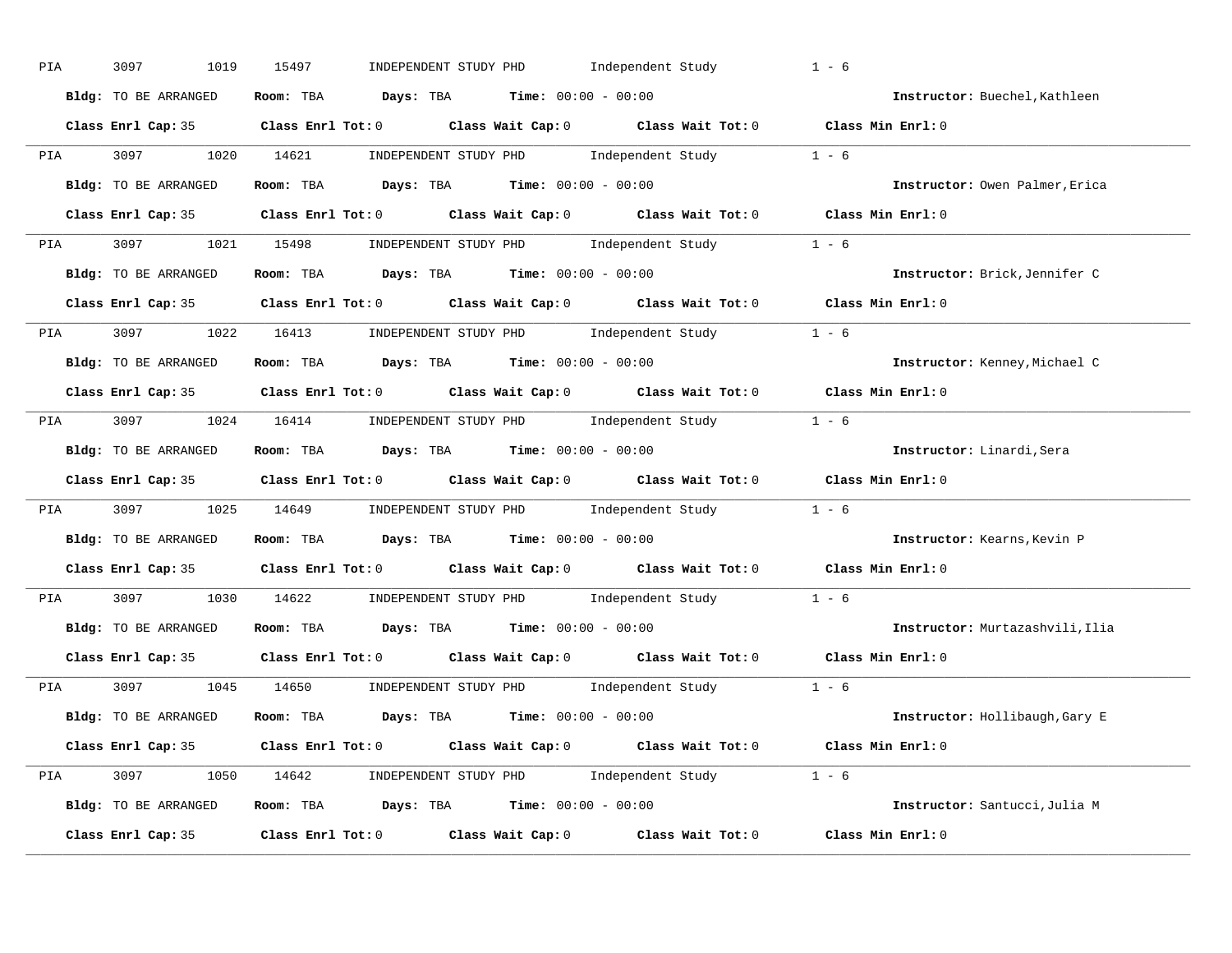#### Report ID: SR201 **University of Pittsburgh** Page No. 11 of 13 **Schedule of Classes for Summer Term 2020-2021** Run Date: 11/06/2020 **Twelve Week** Run Time: 20:30:26

| Subject            | Catalog Nbr Section Class Nbr |            | Course Title                                         | Component                                                                                                                                                                                                                     | Units             | Topics                                     |
|--------------------|-------------------------------|------------|------------------------------------------------------|-------------------------------------------------------------------------------------------------------------------------------------------------------------------------------------------------------------------------------|-------------------|--------------------------------------------|
| PIA<br>3097        | 1055                          | 14651      | INDEPENDENT STUDY PHD                                | Independent Study                                                                                                                                                                                                             | $1 - 6$           |                                            |
|                    | Bldg: TO BE ARRANGED          | Room: TBA  | <b>Days:</b> TBA <b>Time:</b> $00:00 - 00:00$        |                                                                                                                                                                                                                               |                   | Instructor: Mendeloff, John                |
|                    |                               |            |                                                      | Class Enrl Cap: 35 Class Enrl Tot: 0 Class Wait Cap: 0 Class Wait Tot: 0 Class Min Enrl: 0                                                                                                                                    |                   |                                            |
| PIA                | 3097 300                      | 1060 14643 | INDEPENDENT STUDY PHD Independent Study              |                                                                                                                                                                                                                               | $1 - 6$           |                                            |
|                    | Bldg: TO BE ARRANGED          | Room: TBA  | $\texttt{Davis:}$ TBA $\texttt{Time:}$ 00:00 - 00:00 |                                                                                                                                                                                                                               |                   | Instructor: Lewin, Michael                 |
|                    | Class Enrl Cap: 35            |            |                                                      | Class Enrl Tot: $0$ Class Wait Cap: $0$ Class Wait Tot: $0$                                                                                                                                                                   | Class Min Enrl: 0 |                                            |
| 3097<br><b>PIA</b> |                               | 1065 14652 | INDEPENDENT STUDY PHD Independent Study              |                                                                                                                                                                                                                               | $1 - 6$           |                                            |
|                    | Bldg: TO BE ARRANGED          |            | Room: TBA $Days:$ TBA $Time: 00:00 - 00:00$          |                                                                                                                                                                                                                               |                   | Instructor: Miller, David Young            |
|                    |                               |            |                                                      | Class Enrl Cap: 35 Class Enrl Tot: 0 Class Wait Cap: 0 Class Wait Tot: 0 Class Min Enrl: 0                                                                                                                                    |                   |                                            |
| PIA                | 3097                          | 1070 14644 |                                                      | INDEPENDENT STUDY PHD Independent Study                                                                                                                                                                                       | $1 - 6$           |                                            |
|                    | Bldg: TO BE ARRANGED          |            | Room: TBA $Days:$ TBA Time: $00:00 - 00:00$          |                                                                                                                                                                                                                               |                   | Instructor: Deitrick, Sabina E             |
|                    | Class Enrl Cap: 35            |            |                                                      | Class Enrl Tot: 0 Class Wait Cap: 0 Class Wait Tot: 0                                                                                                                                                                         | Class Min Enrl: 0 |                                            |
| <b>PIA</b>         | 3097                          | 1080 14645 |                                                      | INDEPENDENT STUDY PHD Independent Study                                                                                                                                                                                       | $1 - 6$           |                                            |
|                    | Bldg: TO BE ARRANGED          |            | Room: TBA $Days:$ TBA $Time: 00:00 - 00:00$          |                                                                                                                                                                                                                               |                   | Instructor: Dougherty Juni, George William |
|                    |                               |            |                                                      | Class Enrl Cap: 35 $\,$ Class Enrl Tot: 0 $\,$ Class Wait Cap: 0 $\,$ Class Wait Tot: 0 $\,$ Class Enrl Tot: 0 $\,$ Class Enrl Tot: 0 $\,$ Class Enrl Tot: 0 $\,$ Class Enrl Tot: 0 $\,$ Class Enrl Tot: 0 $\,$ Class Enrl To | Class Min Enrl: 0 |                                            |
| PIA<br>3097        | 1085                          | 14653      |                                                      | INDEPENDENT STUDY PHD Independent Study                                                                                                                                                                                       | $1 - 6$           |                                            |
|                    | Bldg: TO BE ARRANGED          |            | Room: TBA $Days:$ TBA $Time: 00:00 - 00:00$          |                                                                                                                                                                                                                               |                   | Instructor: Nelson, Lisa S                 |
|                    | Class Enrl Cap: 35            |            |                                                      | Class Enrl Tot: 0 Class Wait Cap: 0 Class Wait Tot: 0 Class Min Enrl: 0                                                                                                                                                       |                   |                                            |
| PIA                | 3097                          | 1090 14646 | INDEPENDENT STUDY PHD Independent Study              |                                                                                                                                                                                                                               | $1 - 6$           |                                            |
|                    | Bldg: TO BE ARRANGED          |            | Room: TBA $Days:$ TBA $Time: 00:00 - 00:00$          |                                                                                                                                                                                                                               |                   | Instructor: Finkel, Mihriban Muge          |
|                    | Class Enrl Cap: 35            |            |                                                      | Class Enrl Tot: 0 Class Wait Cap: 0 Class Wait Tot: 0                                                                                                                                                                         | Class Min Enrl: 0 |                                            |
| 3097<br>PIA        | 1095                          | 14654      | INDEPENDENT STUDY PHD                                | Independent Study                                                                                                                                                                                                             | $1 - 6$           |                                            |
|                    | Bldg: TO BE ARRANGED          |            | Room: TBA $Days:$ TBA $Time: 00:00 - 00:00$          |                                                                                                                                                                                                                               |                   | Instructor: Nelson, Paul Jeffrey           |
|                    | Class Enrl Cap: 35            |            | Class Enrl Tot: $0$ Class Wait Cap: $0$              | Class Wait Tot: 0                                                                                                                                                                                                             | Class Min Enrl: 0 |                                            |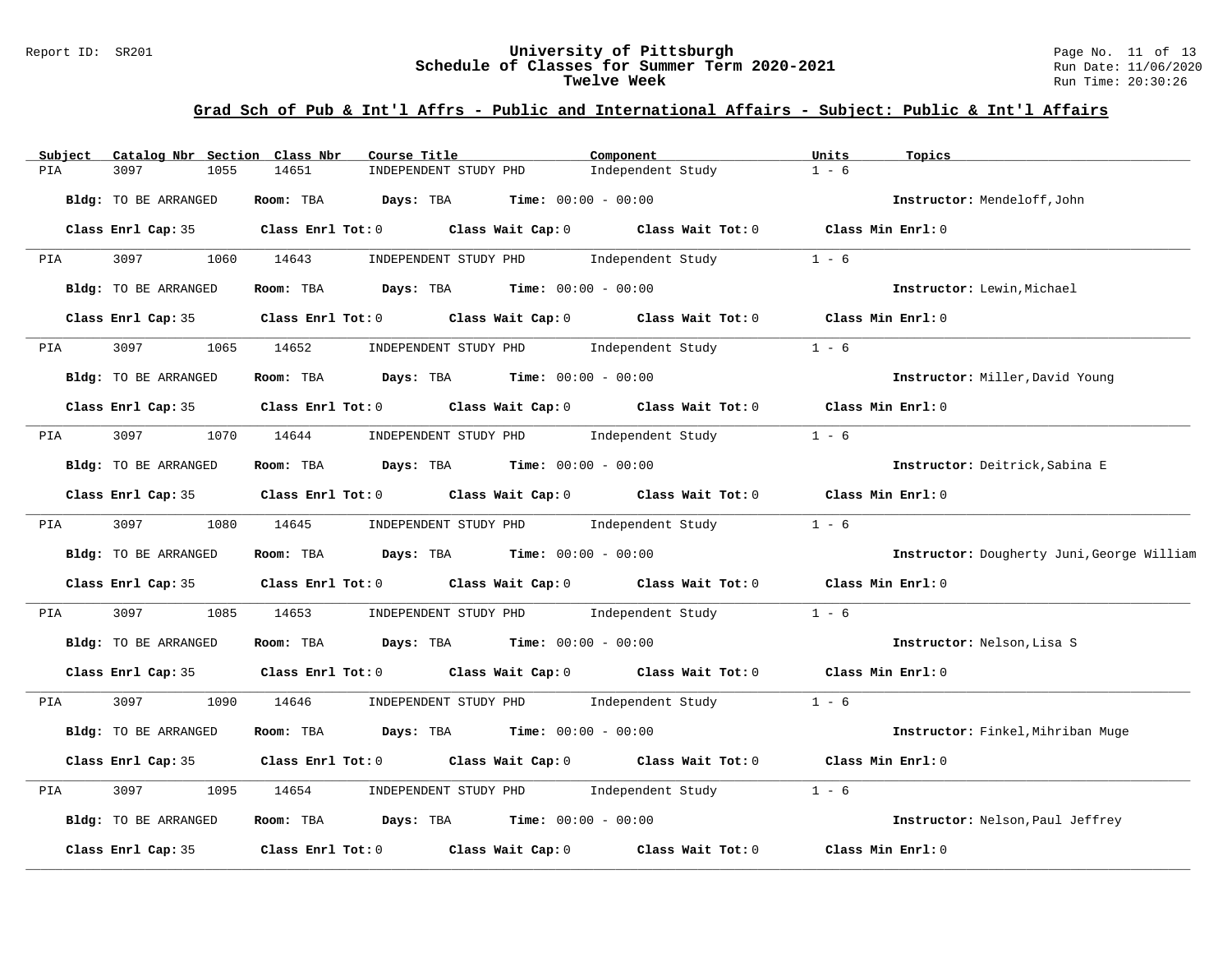| PIA | 3097                 | 1105 | 15892               | INDEPENDENT STUDY PHD |                              | Independent Study   | $1 - 6$                               |
|-----|----------------------|------|---------------------|-----------------------|------------------------------|---------------------|---------------------------------------|
|     | Bldg: TO BE ARRANGED |      | Room: TBA           | Days: TBA             | <b>Time:</b> $00:00 - 00:00$ |                     | Instructor: Alfredson, Lisa Stephanie |
|     | Class Enrl Cap: 35   |      | Class Enrl Tot: $0$ |                       | Class Wait Cap: 0            | Class Wait $Tot: 0$ | Class Min $Enrl: 0$                   |
| PIA | 3099                 | 1010 | 11880               | DISSERTATION PHD      |                              | Thesis Research     | $1 - 6$                               |
|     | Bldg: TO BE ARRANGED |      | Room: TBA           | Days: TBA             | <b>Time:</b> $00:00 - 00:00$ |                     | Instructor: Rizzi, Michael T          |
|     | Class Enrl Cap: 75   |      | Class Enrl Tot: 0   |                       | Class Wait Cap: 0            | Class Wait $Tot: 0$ | Class Min $Enrl: 0$                   |